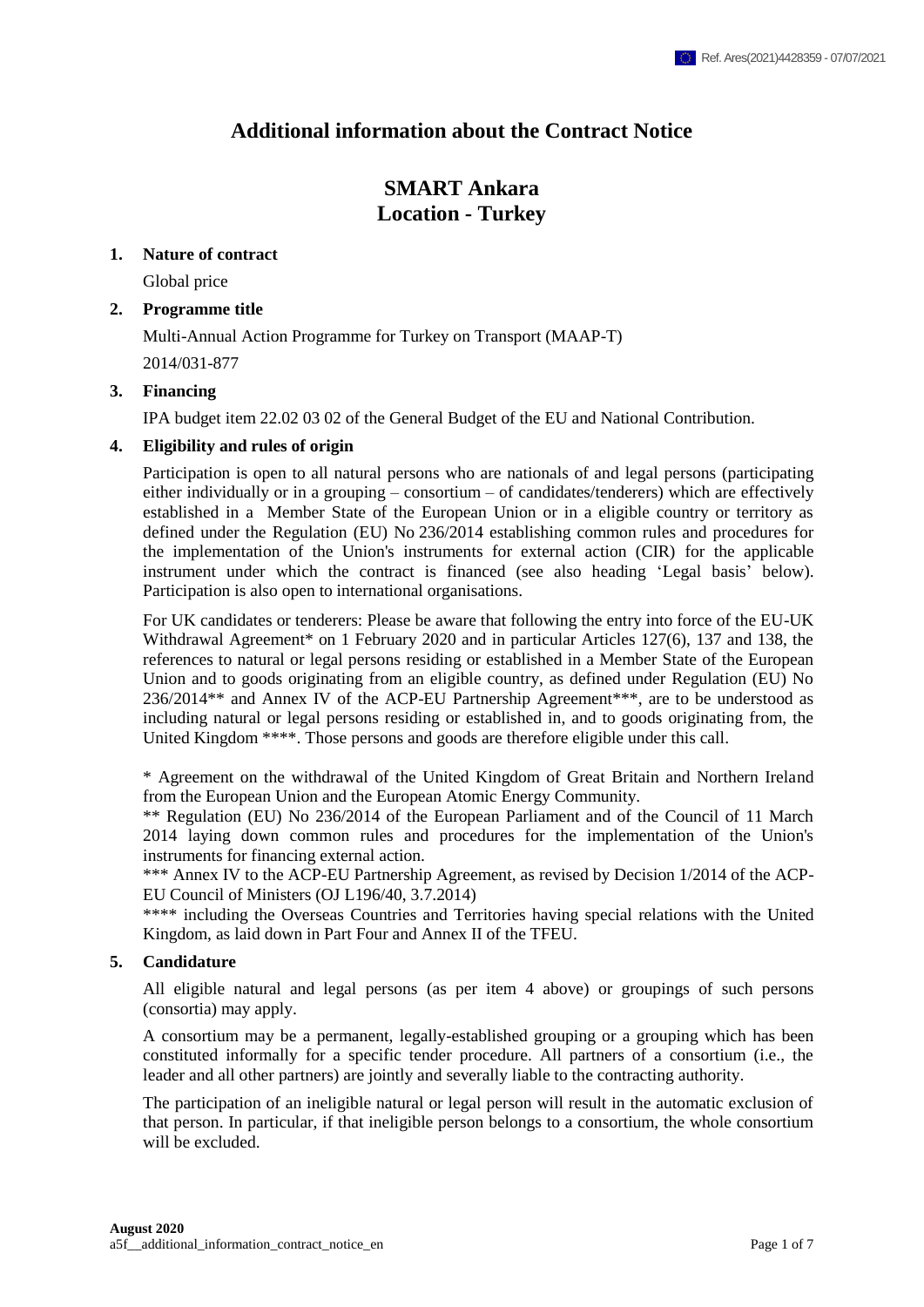## **6. Number of applications or tenders**

No more than one application or tender can be submitted by a natural or legal person whatever the form of participation (as an individual legal entity or as leader or partner of a consortium submitting an application/tender). In the event that a natural or legal person submits more than one application or tender, all applications or tenders in which that person has participated will be excluded.

In case of lots, the candidates or tenderers may submit only one application or tender per lot. Contracts will be awarded lot by lot and each lot will form a separate contract.

#### **7. Tender guarantee**

No tender guarantee is required.

#### **8. Performance guarantee**

No performance guarantee required.

#### **9. Information meeting and/or site visit**

No information meeting is planned

#### **10. Tender validity**

Tenders must remain valid for a period of 3 months after the deadline for submission of tenders. In exceptional circumstances, the contracting authority may, before the validity period expires, request that tenderers extend the validity of tenders for a specific period.

#### **11. Shortlist alliances prohibited**

Any tenders received from tenderers having a different composition that the ones mentioned in the short-listed application forms will be excluded from this restricted tender procedure, unless prior approval from the contracting authority has been obtained – see practical guide 2.6.3. Shortlisted candidates may not form alliances or subcontract to each other for the contract in question.

## **12. Grounds for exclusion**

Candidates or tenderers must submit a signed declaration, included in the application form or tender form, to the effect that they are not in any of the situations listed in Section 2.6.10.1 of the **practical guide** (**PRAG**). Where the candidate or tenderer intends to rely on capacity providing entities or subcontractor(s), he/she must provide the same declaration signed by this/these entity(ies).

Candidates or tenderers included in the lists of EU restrictive measures (see Section 2.4. of the PRAG) at the moment of the award decision cannot be awarded the contract.

## **13. Sub-contracting**

Sub-contracting is allowed.

## **14. Number of candidates to be short-listed**

On the basis of the applications received, between 4 and 8 candidates will be invited to submit detailed tenders for this contract. If the number of eligible candidates meeting the selection criteria is less than the minimum of 4, the contracting authority may invite the candidates who satisfy the criteria to submit a tender. If the number of eligible candidates meeting the selection criteria is more than the maximum allowed, the contracting authority will rank them using the reexamination criteria stated below.

### **15. Provisional date of invitation to tender**

November, 2021

## **16. Provisional commencement date of the contract**

April, 2022

## **17. Period of implementation of tasks**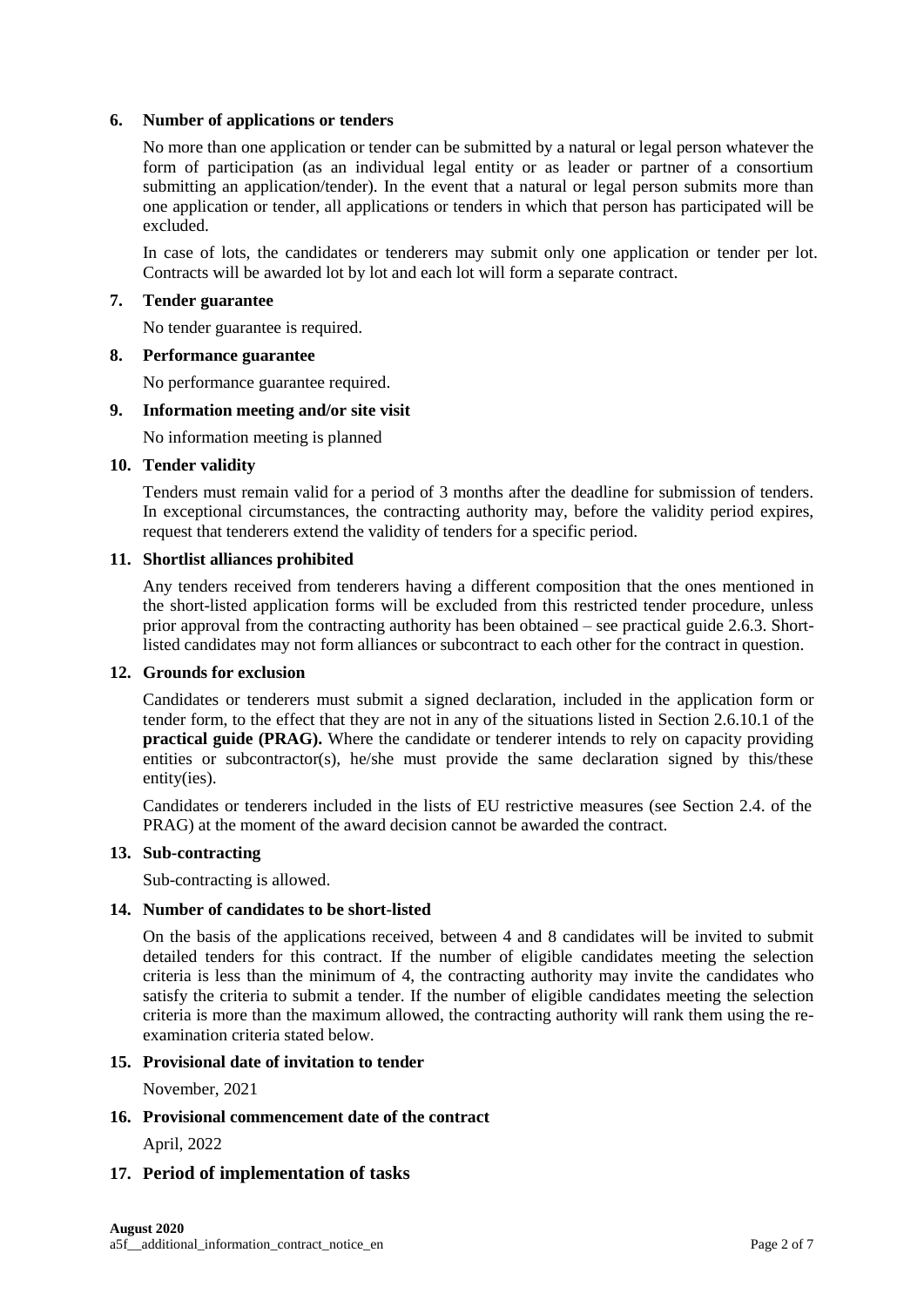24 months

# **SELECTION AND AWARD CRITERIA**

### **18. Selection criteria**

The following selection criteria will be applied to candidates. In the case of applications submitted by a consortium, these selection criteria will be applied to the consortium as a whole if not specified otherwise. The selection criteria will not be applied to natural persons and singlemember companies when they are sub-contractors.

The selection criteria for each tenderer are as follows:

**1) Economic and financial capacity (**based on item 3 of the service application form, on item 3 of supply tender form). In case of candidate being a public body, equivalent information should be provided. The reference period which will be taken into account will be the last three years for which accounts have been closed.

Criteria for legal and natural persons:

- 1- The average annual turnover of the candidate must exceed EUR 1.500.000,00 for the last three financial years.
- **2) Professional capacity** (based on items 4 and 5 of the application form for service contracts and on items 4 and 5 of the tender form for supply contracts). The reference period which will be taken into account will be the last three years preceding the submission deadline.

Criteria for legal and natural persons:

- 1- At least 10 staff members currently work for the tenderer in fields related to this contract.
- **3) Technical capacity** (based on items 5 and 6 of the application form for service contracts and on items 5 and 6 of the tender form for supply contracts). The reference period which will be taken into account will be the last three years from submission deadline.

Criteria for legal and natural persons:

1- The candidate has provided services under at least 1 (one) service contract with a budget of at least EUR 1.200.000,00 (proportion carried out by the candidate) in sustainable urban mobility studies (i.e. low/zero carbon emissions, big data use for mobility, accessibility, affordability, urban road safety, non-motorised transport (walking and cycling)) excluding supervision and design service contracts which was implemented at any moment during the reference period: 3 years prior to the submission deadline of this application.

This means that the contract the candidate refers to could have been started at any time during the indicated period but it does not necessarily have to be completed during that period, nor implemented during the entire period. Candidates are allowed to refer either to projects completed within the reference period (although started earlier) or to projects not yet completed. Only the portion satisfactorily completed during the reference period will be taken into consideration. This portion will have to be supported by documentary evidence (statement or certificate from the entity which awarded the contract, proof of payment) also detailing its value. If a candidate has implemented the project in a consortium, the percentage that the candidate has successfully completed must be clear from the documentary evidence, together with a description of the nature of the services provided if the selection criteria relating to the pertinence of the experience have been used.

2- The candidate has provided services under at least 1 (one) service contract with a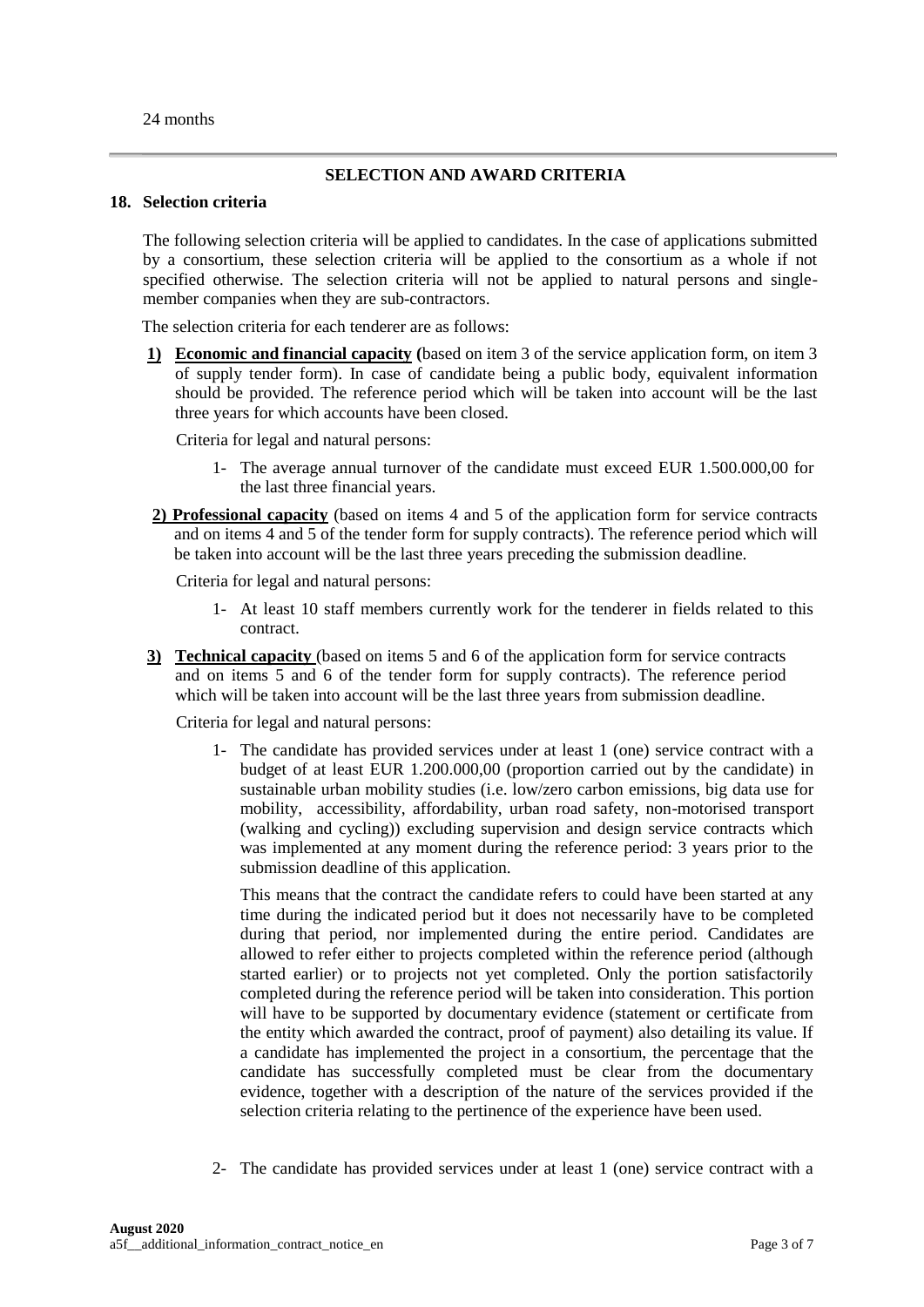budget of at least EUR 300.000,00 (proportion carried out by the candidate) in development of sustainable urban mobility plans (SUMP), which was implemented at any moment during the reference period: 3 years prior to the submission deadline of this application.

This means that the contract the candidate refers to could have been started at any time during the indicated period but it does not necessarily have to be completed during that period, nor implemented during the entire period. Candidates are allowed to refer either to projects completed within the reference period (although started earlier) or to projects not yet completed. Only the portion satisfactorily completed during the reference period will be taken into consideration. This portion will have to be supported by documentary evidence (statement or certificate from the entity which awarded the contract, proof of payment) also detailing its value. If a candidate has implemented the project in a consortium, the percentage that the candidate has successfully completed must be clear from the documentary evidence, together with a description of the nature of the services provided if the selection criteria relating to the pertinence of the experience have been used.

Previous experience which caused breach of contract and termination by a contracting authority shall not be used as reference.

## Capacity-providing entities

An economic operator may, where appropriate and for a particular contract, rely on the capacities of other entities, regardless of the legal nature of the links which it has with them. If the economic operator relies on other entities it must in that case prove to the contracting authority that it will have at its disposal the resources necessary for performance of the contract by producing a commitment by those entities to place those resources at its disposal. Such entities, for instance the parent company of the economic operator, must respect the same rules of eligibility and notably that of nationality as the economic operator relying on them and must comply with the selection criteria for which the economic operator relies on them. Furthermore, the data for this third entity for the relevant selection criterion should be included in a separate document. Proof of the capacity will also have to be provided when requested by the contracting authority.

With regard to technical and professional criteria, an economic operator may only rely on the capacities of other entities where the latter will perform the tasks for which these capacities are required.

With regard to economic and financial criteria, the entities upon whose capacity the economic operator relies, become jointly and severally liable for the performance of the contract.

If more than 8 eligible candidates meet the above selection criteria, the relative strengths and weaknesses of the applications of these candidates must be re-examined in order to rank their applications and identify the 8 best applications for the tender procedure. The only additional comparative criteria that which will be taken into consideration during this re-examination, in the order in which they appear below, are:

- 1. the highest number service contracts that meet criterion 18.3.2.
- 2. the highest cumulated value of all the service contracts that meet criterion 18.3.2.

**N.B.**: additional comparative criterion No 1 shall be applied to all the eligible candidates that meet the selection criteria. If, after applying additional comparative criterion No 1, it is not possible to identify the 8 best candidates because two or more candidates are tied for the 8th position, additional comparative criterion No 2 shall be applied only to these tied candidates.

#### **19. Award criteria**

Best price-quality ratio.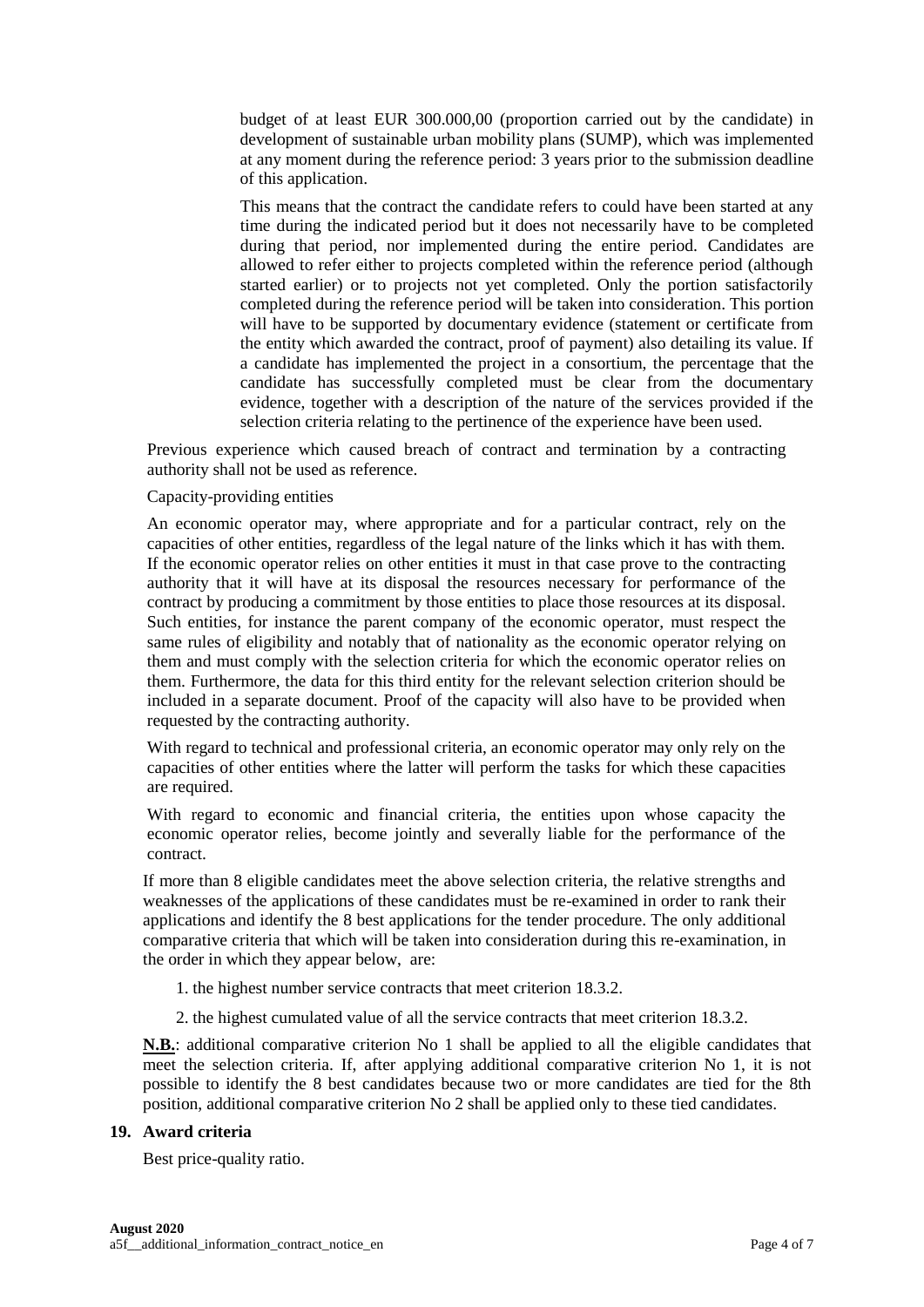# **APPLICATION AND TENDERING**

# **20. How to obtain the tender dossier**

Not applicable

# **21. Tender opening session**

Not applicable

# **22. Applications format and details to be provided**

Applications must be submitted using the standard application form, the format and instructions of which must be strictly observed. The application form is available from the following Internet address:

<https://ec.europa.eu/europeaid/prag/document.do?isAnnexes=true>

The application must be accompanied by a declaration on honour on exclusion and selection criteria using the template available from the following Internet address:

<https://ec.europa.eu/europeaid/prag/document.do?isAnnexes=true>

Any documentation (brochure, letter, etc.) sent with an application in addition to what has been requested will not be taken into consideration.

# **23. How applications may be submitted**

Applications must be submitted in English exclusively to the contracting authority in a sealed envelope.

Either by post or by courier service, in which case the evidence shall be constituted by the postmark or the date of the deposit slip, to:

# **Mr. Nedim YEŞİL**

Ministry of Transport and Infrastructure Directorate General for European Union Affairs and Foreign Relations Department of European Union Investments Hakkı Turayliç Caddesi No:5 B Blok Kat:10 Emek 06490 Ankara, Türkiye

OR hand delivered by the participant in person or by an agent directly to the premises of the contracting authority in return for a signed and dated receipt, in which case the evidence shall be constituted by this acknowledgement of receipt, to:

# **Mr. Nedim YEŞİL**

Ministry of Transport and Infrastructure Directorate General for European Union Affairs and Foreign Relations Department of European Union Investments Tel: +90 312 203 2269 Hakkı Turayliç Caddesi No: 5 B Blok Kat: 10 Emek 06490 Ankara, Türkiye Open 08:30 – 17:30

The contract title and publication reference (see contract notice) must be clearly marked on the envelope containing the application and must always be mentioned in all subsequent correspondence with the contracting authority.

Applications submitted by any other means will not be considered.

By submitting an application candidates accept to receive notification of the outcome of the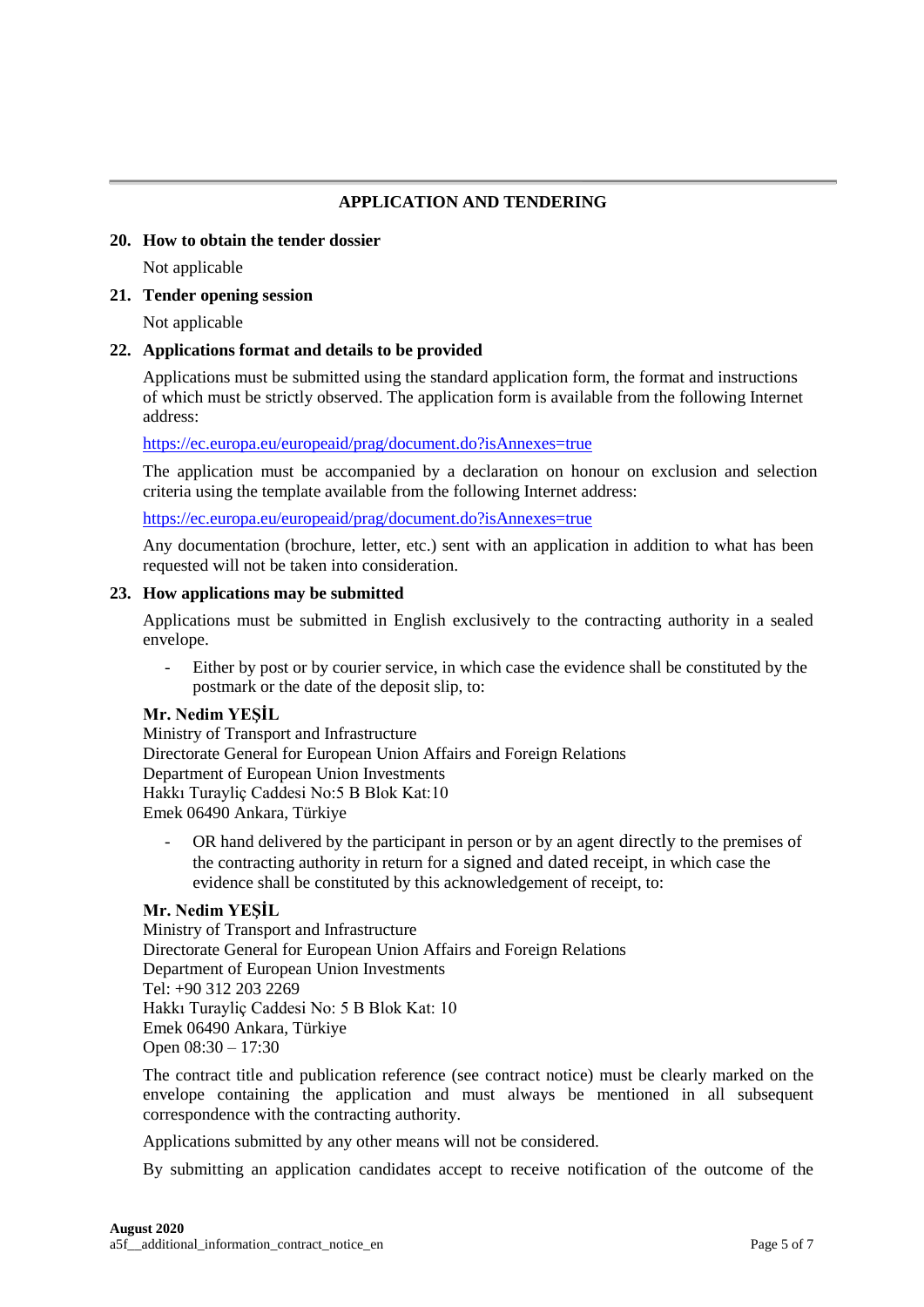procedure by electronic means. Such notification shall be deemed to have been received on the date upon which the contracting authority sends it to the electronic address referred to in the application form.

# **24. Deadline for submission of applications**

The candidate's attention is drawn to the fact that there are two different systems for sending applications: one is by post or private mail service, the other is by hand delivery.

In the first case, the application must be sent before the date and time limit for submission, as evidenced by the postmark or deposit  $\text{slip}^1$ , but in the second case it is the acknowledgment of receipt given at the time of the delivery of the application that will serve as proof.

## **The deadline for submission of applications can be found in the Contract Notice under IV.2.2.**

Any application sent to the contracting authority after this deadline will not be considered.

The contracting authority may, for reasons of administrative efficiency, reject any application submitted on time but received, for any reason beyond the contracting authority's control, after the effective date of approval of the short-list report, if accepting applications that were submitted on time but arrived late would considerably delay the evaluation procedure or jeopardise decisions already taken and notified.

## **25. Clarifications on the contract notice**

Any request for additional information must be made in writing through the TED eTendering website accessible from the F&T portal at [https://etendering.ted.europa.eu/cft/cft](https://etendering.ted.europa.eu/cft/cft-display.html?cftId=8913)[display.html?cftId=8913](https://etendering.ted.europa.eu/cft/cft-display.html?cftId=8913). Registration on TED eTendering is required to be able to create and submit a question. Additional information can be requested by clicking "Create a question" in the Questions&Answers tab at the latest 21 days before the deadline for submission of applications stated at section **IV.2.2) of the contract notice**. For administrative efficiency reasons, please copy all your requests for additional information which were already submitted via TED eTendering, to the following functional mailbox: euid@uab.gov.tr.

Clarifications will be published on TED eTendering website at the latest 5 days before the deadline for the submission of applications. The website will be updated regularly and it is the applicants responsibility to check for updates and modifications during the submission period.

# **26. Alteration or withdrawal of applications**

Applicants may alter or withdraw their applications by written notification prior to the deadline for submission of applications. No applications may be altered after this deadline.

Any such notification of alteration or withdrawal shall be prepared and submitted in accordance with precedent item. The outer envelope (and the relevant inner envelope if used) must be marked 'Alteration' or 'Withdrawal' as appropriate.

## **27. Language of the procedure**

All written communications for this tender procedure and contract must be in English.

## **28. Legal basis**

1

Regulation (EU) No 236/2014 of the European Parliament and of the Council of 11 March 2014 laying down common rules and procedures for the implementation of the Union's instruments for financing external action and Regulation (EU) No 231/2014 of the European Parliament and of the Council of 11 March 2014 establishing an Instrument for Pre-accession Assistance (IPA II) (OJ L 77, p.11-26)- See Annex A2 of the practical guide.

## **29. Additional information**

 $<sup>1</sup>$  It is recommended to use registered mail in case the postmark would not be readable.</sup>